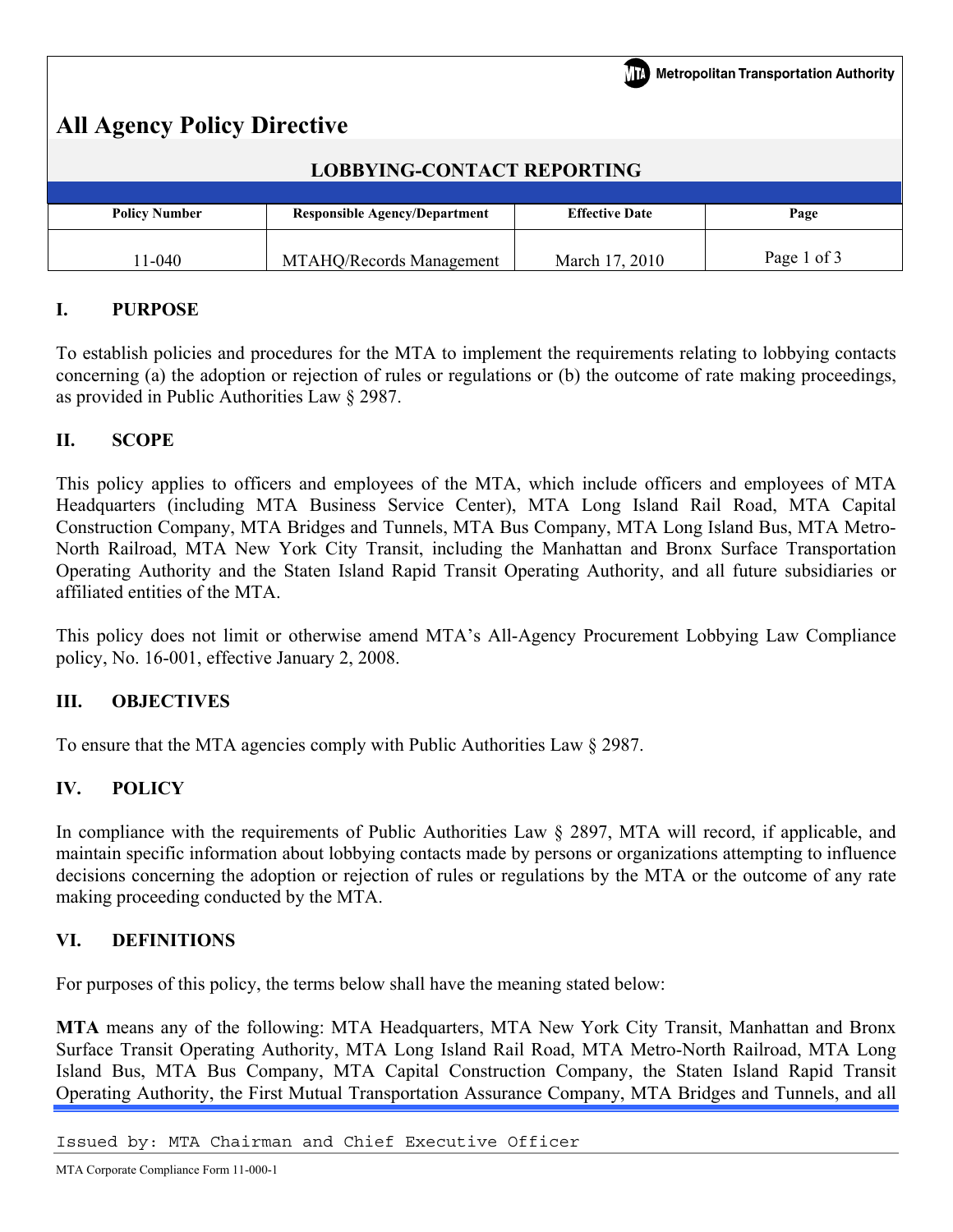# **All Agency Policy Directive**

| <b>LOBBYING-CONTACT REPORTING</b> |                                      |                       |             |  |  |
|-----------------------------------|--------------------------------------|-----------------------|-------------|--|--|
|                                   |                                      |                       |             |  |  |
| <b>Policy Number</b>              | <b>Responsible Agency/Department</b> | <b>Effective Date</b> | Page        |  |  |
| $1 - 040$                         | MTAHQ/Records Management             | March 17, 2010        | Page 2 of 3 |  |  |

future subsidiaries or affiliated entities of the MTA.

Lobby is shall mean a person or organization retained, employed, or designated by any client to engage in lobbying. The term "lobbyist" shall not include an officer, director, trustee, employee, counsel, or agent of the State of New York, or any municipality or subdivision of the State of New York, when discharging their official duties.

**Client** shall mean a person or organization who retains, employs, or designates a person or organization to carry on lobbying activities on their behalf.

**Lobbying** shall mean any attempt to influence:

- the adoption or rejection of any rule or regulation having the force and effect of law by the MTA; or
- the outcome of any rate making proceeding conducted by the MTA.

Note that "lobbying" does not include persons who participate as witnesses, attorneys, or other representatives in public proceedings of the MTA if their participation is part of the public record of that proceeding.

**Lobbying Contact** shall mean any conversation, in person or by telephonic or other remote means, or correspondence between any lobbyist engaged in the act of lobbying and any officer or employee within the MTA who can make or influence a decision on the subject of the lobbying on behalf of the MTA. For purposes of this policy, every MTA officer is deemed capable of influencing a decision on behalf of the MTA regardless of the subject of the lobbying.

### **VII. PROCEDURE**

### **A. Record lobbying contacts**

 1. Every MTA officer or employee who receives a Lobbying Contact must make a contemporaneous record using the electronic Record of Lobbying Contact Form (the Contact Form), which is available in the Forms section of MTA's Intranet, [http://www.mtahq.org.](http://www.mtahq.org/)

 2. Identifying information. The lobbying-contact record must include the day and time of each lobbying contact; the identity of the lobbyist; and a general summary of the substance of the lobbying contact. If possible, each person should also learn, and record on the Contact Form, the identity of the lobbyist's client. If the lobbying contact was made in writing, such as correspondence or an e-mail, a copy of the writing should be attached to the Contact Form.

Issued by: MTA Chairman and Chief Executive Officer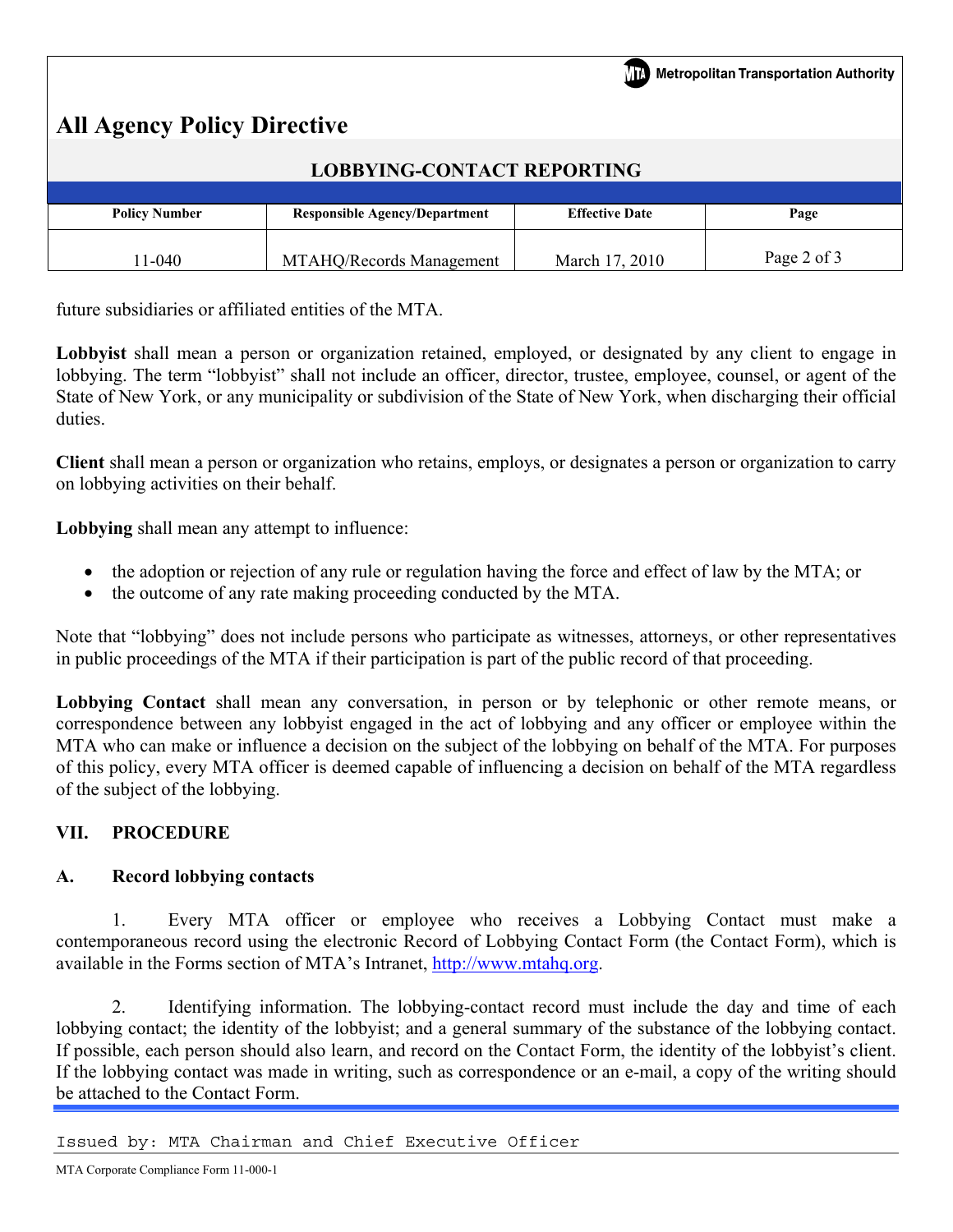|                                    |                                      |                       | Metropolitan Transportation Authority |  |  |
|------------------------------------|--------------------------------------|-----------------------|---------------------------------------|--|--|
| <b>All Agency Policy Directive</b> |                                      |                       |                                       |  |  |
| <b>LOBBYING-CONTACT REPORTING</b>  |                                      |                       |                                       |  |  |
|                                    |                                      |                       |                                       |  |  |
| <b>Policy Number</b>               | <b>Responsible Agency/Department</b> | <b>Effective Date</b> | Page                                  |  |  |
| $11 - 040$                         | MTAHQ/Records Management             | March 17, 2010        | Page 3 of 3                           |  |  |

 3. Completed Contact Forms must be promptly submitted electronically (or, if necessary, in hard copy) to the Records Manager at MTA Headquarters.

 4. If you have questions about compliance with Public Authorities Law § 2987's requirements for lobbying-contact recording, including whether a specific MTA matter that is the subject of a contact constitutes a rule making or a rate making proceeding for purposes of § 2987 and this policy, you should contact your agency General Counsel.

## **B. Maintain lobbying-contact records**

 1. The Records Manager at MTA Headquarters shall maintain each lobbying-contact record for not less than seven years. Such records shall be organized in a filing system designed to make them useful to determine whether MTA decisions concerning rule making or rate making proceedings were influenced by lobbying contacts.

### **VIII. FORMS**

Attachment A: Record of Lobbying Contact Form